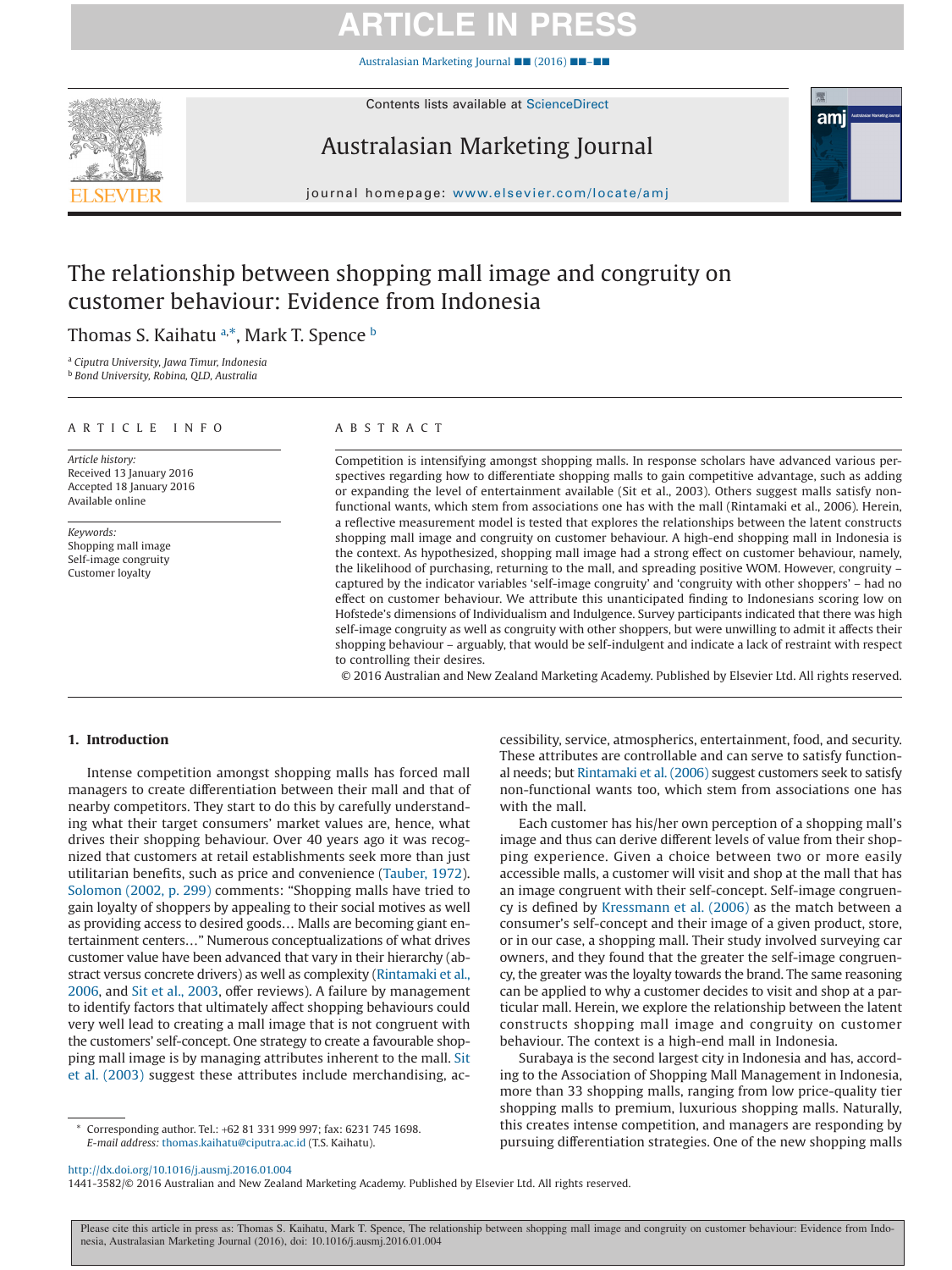# **ARTICLE IN PRESS**

2 *T.S. Kaihatu, M.T. Spence/Australasian Marketing Journal* ■■ *(2016)* ■■*–*■■

in Surabaya, Indonesia, is *Ciputra World Surabaya* which was established in 2011. A management goal was to develop a luxurious mall image by carefully considering the mall's design, the selection of retailers as well as offering excellent hospitality all under one roof where customers can express their modern lifestyle. But there are unanswered questions about the effectiveness of the chosen strategy on shoppers' behaviours. Thus, the focus herein is to provide insight into how perceptions of the mall (its image and how congruent it is with one's self-concept) affects consumer's shopping behaviours, specifically the likelihood of purchasing, returning to the mall, and spreading positive WOM.

#### **2. Literature review and hypotheses**

The starting position taken herein is that there is a link between the latent constructs shopping mall image and customer behaviours. But what are the observable and positively correlated indicator variables that would serve to reflect the latent construct shopping mall image? [Levy and Weitz \(2007\)](#page-3-5) suggest that there are attributes of a shopping mall that play a significant role in shaping the image of the mall; however, there is no one set of attributes scholars have agreed upon [\(Rintamaki et al., 2006; Sit et al., 2003\)](#page-3-2). We take the perspective advanced by [Sit et al. \(2003\)](#page-3-3) that there are seven shopping mall attributes. Consistent with reflective measurement models, these items intuitively meet the criteria of being inter-correlated; they share a common theme, and thus adding or dropping one of the indicator variables would not change the meaning or conceptual domain of the latent construct shopping mall image [\(Coltman](#page-3-6) [et al., 2008\)](#page-3-6). An advantage of embracing [Sit et al. \(2003\)](#page-3-3) is that it provides granularity without being overwhelming from an empirical sense, and all the attributes are intrinsic to the mall and controllable by management. We acknowledge that factors affecting the customer experience, such as crowds or the perceptions of crowds which affect shopper satisfaction [\(Jones et al., 2010\)](#page-3-7), are excluded.

The seven indicator variables considered herein are taken from [Sit et al. \(2003\).](#page-3-3) These are:

- *Merchandising*, which refers to the products that are sold at the mall. [Finn and Louviere \(1996\)](#page-3-8) state that merchandising includes product assortment, quality, pricing, and fashion or style. [Solomon \(2002, p. 299\)](#page-3-1) commented that some malls are so focused on becoming places of entertainment "almost to the point that their traditional retail occupants seem like an afterthought."
- *Accessibility* refers to the ease of getting to, entering and moving about within the shopping mall. According to [Levy and Weitz](#page-3-5) [\(2007\),](#page-3-5) there are two main accessibility components, macro accessibility and micro accessibility. Macro accessibility includes road conditions, road patterns, natural and artificial barriers, and distance from home or office. Micro accessiblity includes parking capacity, congestion, visibility and the ease of browsing and locating stores within a mall.
- *Services*, of which there are three types [\(Sit et al., 2003\)](#page-3-3): personal service, communal service and amenities service.
- *Atmospherics* includes design, scent, music, lighting, etc., factors that create affective quality. Collectively, these create the ambience inside the mall.
- *Entertainment* facilities inside the mall. There are two types of entertainment facilities: permanent entertainment, for example movie cinemas, karaoke stations, and beauty and spa rooms; but there is also occasional entertainment, for example exhibitions, fashion shows, and seasonal displays.
- *Food* or food courts inside malls encourage customers to stay longer and appear to stimulate impulse buying [\(Haynes and](#page-3-9) [Talpade, 1996\)](#page-3-9).

• *Security*, which refers to how safe the customers feel within the mall as well as when entering and leaving.

[Sirgy and Samli \(1985\)](#page-3-10) argued that when customers have favourable perceptions of a store's attributes, it increases customers' repurchase intentions as well as their shopping frequency at the store. Moreover, [Bloemer and de Ruyter \(1998\)](#page-3-11) stated that positive evaluations of store attributes increases customer satisfaction and customer loyalty. Customer loyalty refers to customers voluntarily choosing to keep connecting with or purchasing certain products over the long term. There is a difference between short term and long term customer loyalty. In short term loyalty customers may exhibit loyalty but switch easily when they find other interesting or better offerings; in the case of long term loyalty the customer will stay loyal even though there may be potentially better offerings available [\(Liu et al., 2011\)](#page-3-12). Loyal customers exhibit regular buying behaviour over a given period of time [\(Griffin and Lowenstein,](#page-3-13) [2001\)](#page-3-13). Herein loyalty refers to the customers' intentions to regularly visit and shop at *Ciputra World Surabaya* even though there are other high-end shopping malls in Surabaya. Given these insights, the following hypotheses are advanced:

**H1.** Shopping mall attributes reflect the latent construct 'shopping mall image', which significantly influences customer behaviour (the likelihood of purchasing, returning to the mall and spreading positive WOM).

Customers tend to visit and shop at malls that have an image congruent with their self-concept, which stems from the belief one holds about themselves as well as from the responses (opinions, judgements) by others when interacting with them. [Reed \(2002\)](#page-3-14) proposes that self-concept is the individual's perspective about his/ her life that develops automatically through interactions with others. [Kressmann et al. \(2006, p. 955\)](#page-3-4) define self-image congruency as "the match between consumers' self-concept (actual self, ideal self, etc.) and the user image (or 'personality') of the given product, brand, store, etc." Thus, when a customer purchases a product or patronizes a store, particularly one of a hedonic nature which is likely to be well represented at an upscale mall, it is likely that one of the motivations satisfied "can be understood through a symbolic interactionism perspective which emphasizes the importance of products in setting the stage for the multitude of social roles that people play… Shopping represents a social act where symbolic meanings, social codes, relationships, and the consumer's identity and self may be produced and reproduced" [\(Rintamaki et al., 2006,](#page-3-2) [p. 14\)](#page-3-2). In short, customers buy hedonic products that express their self-image. When products are congruent with their self-concept then they become loyal to those products [\(Kressmann et al., 2006\)](#page-3-4). Mall managers must therefore endeavour to understand their target market's self-concept and armed with that knowledge create a mall image that is congruent with it. Self-image congruency will increase customer loyalty. The following hypothesis is therefore advanced:

**H2.** Self-image congruity and congruity with other shoppers reflect the latent construct 'congruity', which significantly influences customer behaviour (the likelihood of purchasing, returning to the mall and spreading positive WOM).

#### **3. Methodology**

This research effort used a mall intercept survey; 200 respondents completed the survey at *Ciputra World Surabaya*, Indonesia. There were two sections to the survey. The first collected information regarding the respondent's gender, age, education, and monthly income; and the second section the reflective indicator variables described below.

Please cite this article in press as: Thomas S. Kaihatu, Mark T. Spence, The relationship between shopping mall image and congruity on customer behaviour: Evidence from Indonesia, Australasian Marketing Journal (2016), doi: 10.1016/j.ausmj.2016.01.004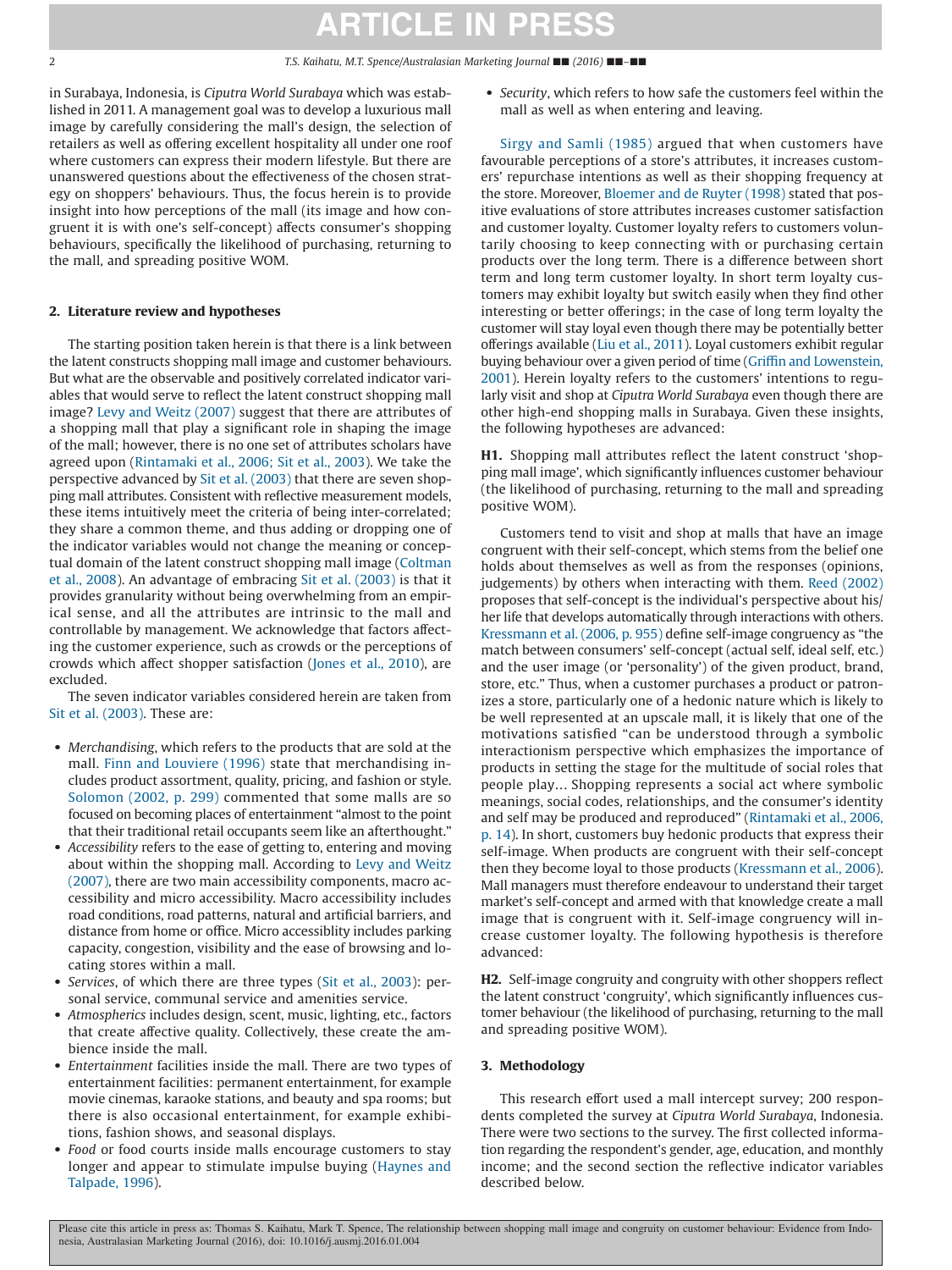## **ARTICLE IN PRESS**

<span id="page-2-0"></span>Twelve measures were collected to reflect three latent constructs. The first of these constructs, shopping mall image (henceforth 'shopping'), comprised perceptions by customers of seven indicator variables [\(Sit et al., 2003\)](#page-3-3): merchandising which refers to the quality and product assortment sold by outlets within mall; accessibility which refers to the ease of access for the customer to enter and to leave the mall; service which refers to the service facilities offered within mall; atmospherics which refers to the overall ambience experienced by the customer inside the shopping mall; entertainment which refers to the variety of entertainment inside the shopping mall; food which refers to the food choices available inside the mall; and finally security, which refers to how safe the individual feels during their visit at the shopping mall.

The second latent construct is 'congruity' that includes two reflective indicator variables: self-image congruity which refers to the perceived congruity between the individual's self-concept and the shopping mall image, and social self-congruity which refers to the congruity between the customer's self-image and their image of other customers at the mall. Finally, the third construct is customer behaviour (labelled 'loyalty'), and includes three indicators: repeat purchase which refers to the customer's intentions to repurchase products at the shopping mall; word-of-mouth which refers to customers recommending the shopping mall to others; and future shopping intentions which refers to the customer's intentions to continue coming to the shopping mall.

All the reflective indicator variables were measured on 5-point Likert scales.

#### **4. Results and analysis**

#### *4.1. Descriptive analysis*

Customers who visit *Ciputra World Surabaya* are predominately women (68%); regarding education, the majority range from senior high school to university graduate. Occupations included students, entrepreneurs, government officers and professionals/

executives; average income ranged from Rp 1 up to Rp 10 million (~\$1000 AUD) per month.

#### *4.2. Model estimation*

Convergent validity was assessed by comparing the reflective indicator score to the latent variable score. From Fig. 1 it can be seen that all reflective indicator scores had a value that exceeded the cutoff value of 0.5, which means that the research model fulfils the minimum requirement for convergent validity. The lowest reflective indicator score amongst the seven shopping mall attributes variable was merchandising (0.583), suggesting that this attribute contributes less to the overall latent shopping mall image construct, but this must be interpreted with caution as merchandising was correlated with four of the other six remaining indicator variables ( $p < .05$ ). With respect to the two congruity measures, both reflective indicator scores exceeded 0.83; these two indictors were also correlated with each other ( $p < .01$ ). Finally, the lowest reflective indicator score for customer loyalty was word-of-mouth (0.584), which means that the latent loyalty construct is driven more by customer's intentions to repurchase products at the shopping mall and to continue coming to *Ciputra World Surabaya*. WOM was correlated with intentions to continue coming to the mall ( $p < .01$ ), but not with repurchase intentions ( $p > .05$ ). The average variance extracted was greater than 0.5, thus the research model has good discriminant validity. The R-square for the inner model was 0.474.

The mean values for all seven indicator variables reflecting 'shopping' exceeded 4.18/5, suggesting that the mall performs well on all these attributes. Similarly, the means for the three reflective measures for customer loyalty exceeded 4.13. As seen in Fig. 1, the gamma coefficient is  $0.659$  (t-statistic = 6.953, p < .01), thus, 'shopping' significantly influenced customer 'loyalty' as predicted by H1.

Regarding the congruity measures, self-image congruity had a mean of 3.65 whereas social image congruity was 4.09. A plausible explanation for these scores is provided by *The Hofstede Centre* [\(The Hofstede Centre, 2016\)](#page-3-15). Indonesia scores low on



**Fig. 1.** Partial least squares research model.